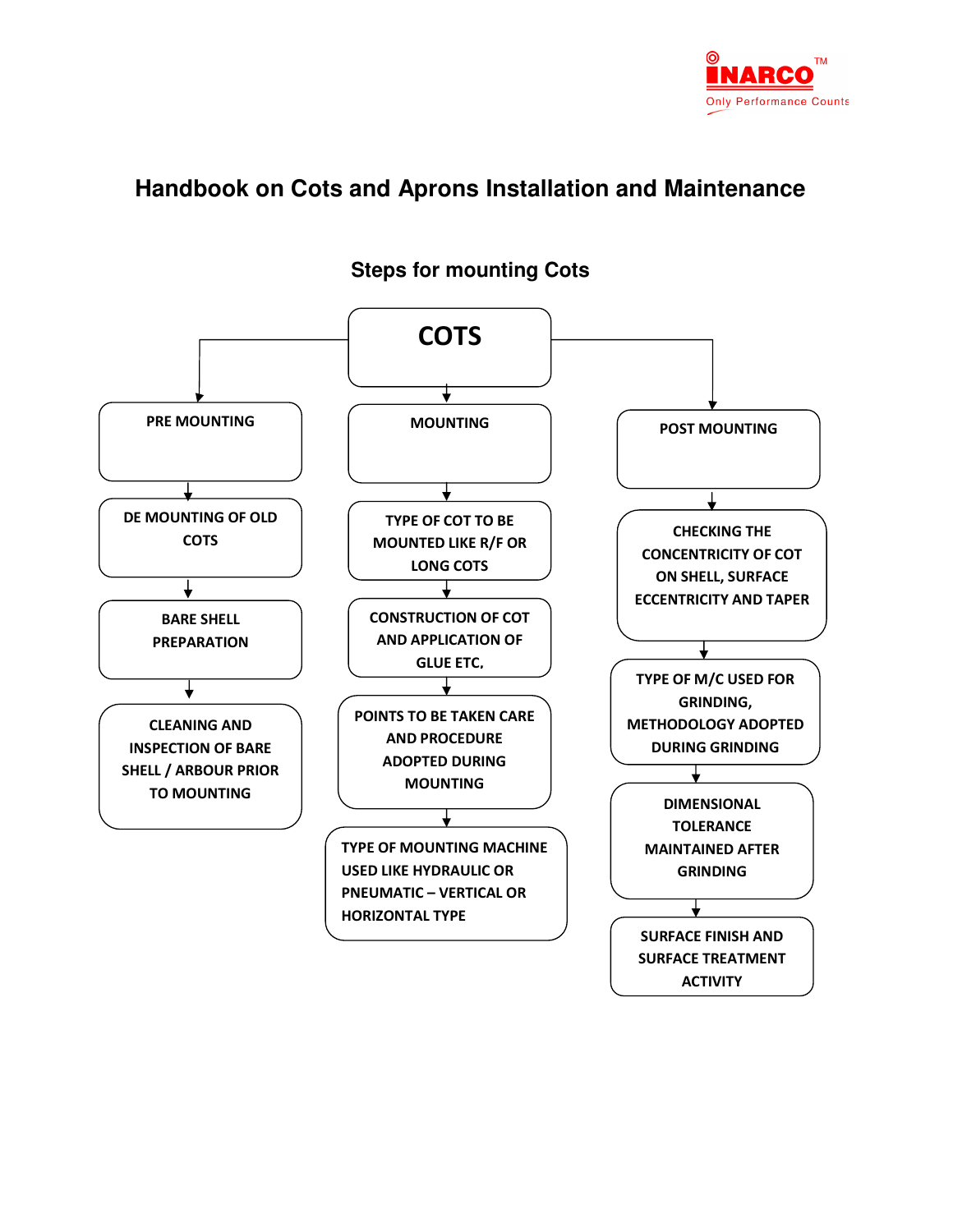

## **Mounting of R/F & S/F cots:**

## **Do**

- Use 'Vertical Mounting Machine'. For faster mounting pneumatic mounting machine is recommended, otherwise hand mounting (manual) machine is sufficient.
- Align Base Plate & Mounting Ram before mounting.
- Mount Plain Cots within 20-30 minutes of adhesive application & buff only after 24 hours of drying.
- Use MEK or acetone to remove excess adhesive, which comes out during mounting.
- Use 'centering pin' for Stress Free Plus(SF+) & Alufitt cots

## **Don't**

- Don't mount Alufitt / SF cots with jerky movements.
- Don't use an adhesive for Alufitt / SF cots.
- Don't use 'taper cone' with base dia. 19mm.

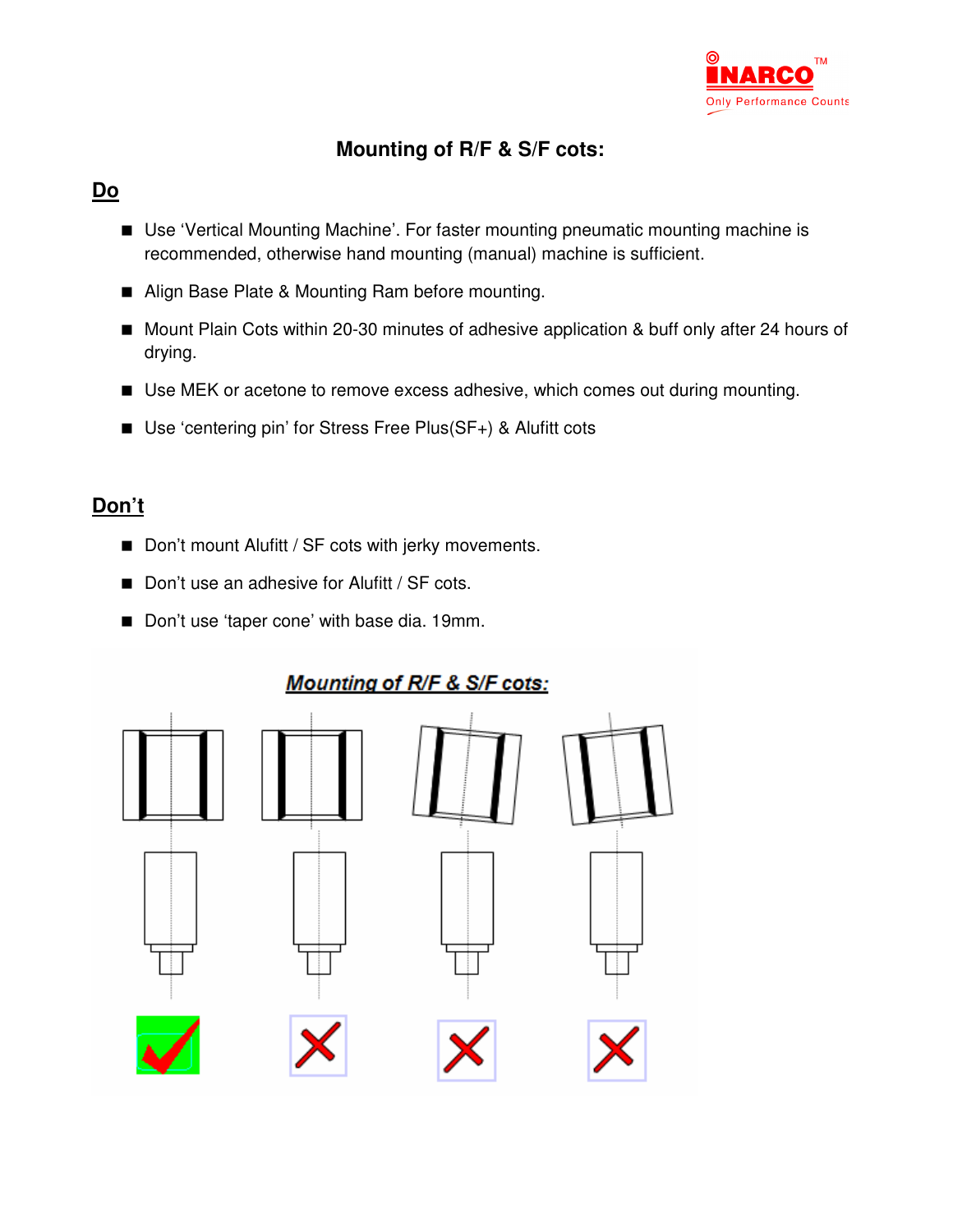

# **Mounting of Long Cots**

### **Pre-mounting Checks:**

Check the 'eccentricity' / 'taper' of roller & ensure that end bushes are not damaged.



| <b>Position</b> | $\sim$ $\sim$ | ÷ |  |  |
|-----------------|---------------|---|--|--|
| OD in mm        |               |   |  |  |
| Taper ness      |               |   |  |  |

### **Ensure that the following conditions are achieved before Mounting.**

- $\triangleright$  Check OD variation on the surface w.r.t end shaft.
- $\triangleright$  Check the eccentricity / taper with an eccentricity tester. Std Tolerance  $\pm 0.025$  MM

### **Mounting of Plain / EF Cots:**

- Ensure that 'grooves' on roller are thoroughly clean & are not worn out.
- Mount cots with in 20-30 minutes of adhesive application.
- Draw a 'straight line' on the cot before mounting & whether the line is 'straight' after mounting or not. If not, then mounting is not done correctly.
- Calendar the rollers immediately after mounting.

### **Mounting of Long Alufitt Cots:**

- Use a hydraulic mounting machine. **Mounting machine used must be capable of exerting a force of approx. 5000 N (approx.500 Kgs).**
- Ensure perfect alignment of base plate &mounting ram
- Use correct size of 'Mounting adapter / pin'.
- Use 'plain' rollers for Alufitt Cots.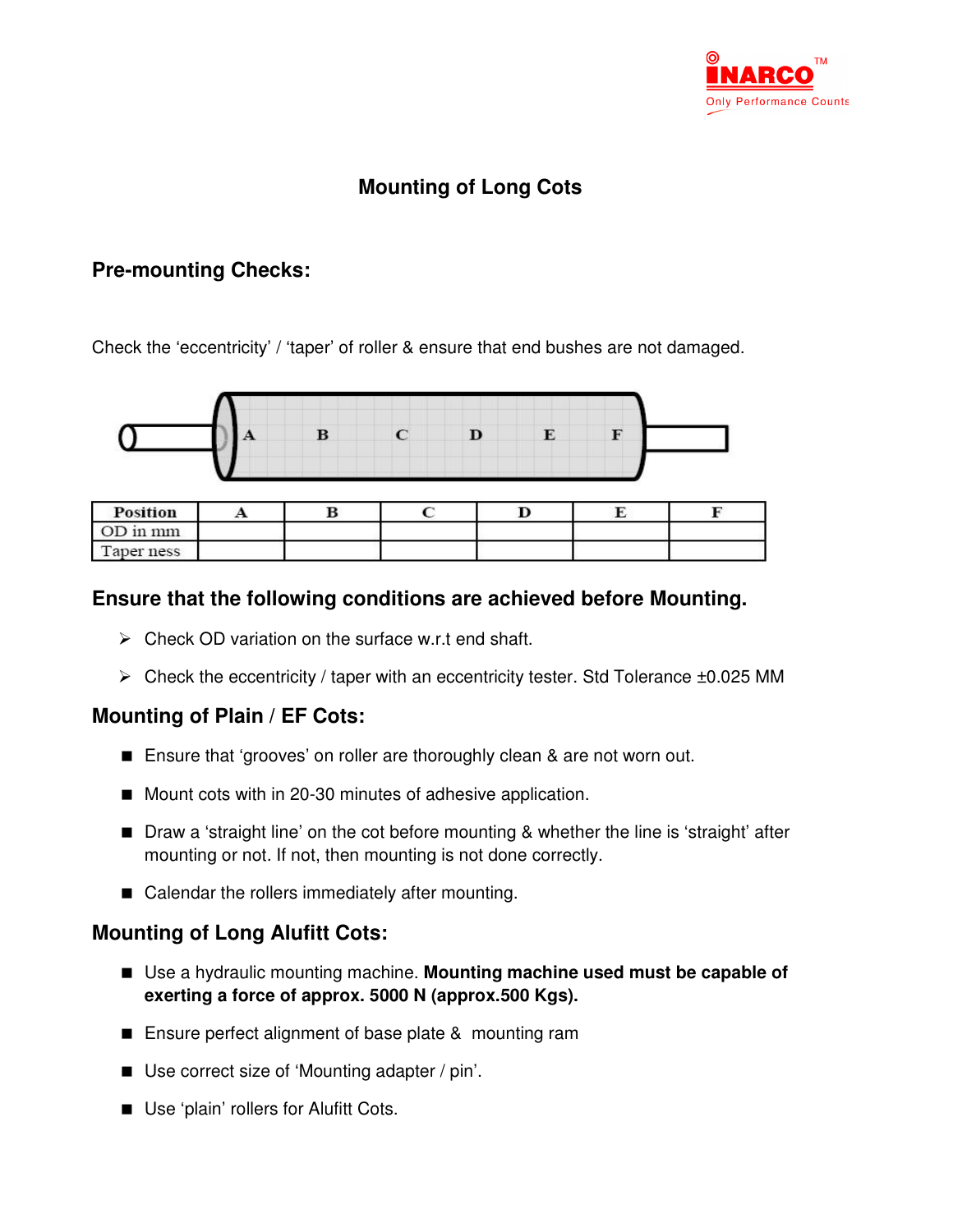

- Apply few drops of light oil on roller before mounting to reduce friction while mounting.
- Use hydraulically operated cot mounting machine for Draw frames & Comber cots



# **Buffing Cots:**

## **Don't**

- Don't take a cut of more than 0.25 mm in one stroke or the feed rate should not exceed 0.10 mm / sec.
- Don't throw the arbours on floor after buffing.
- Don't grind the cots if parallelism between the cot and stone is disturbed, since it may lead to taper variation.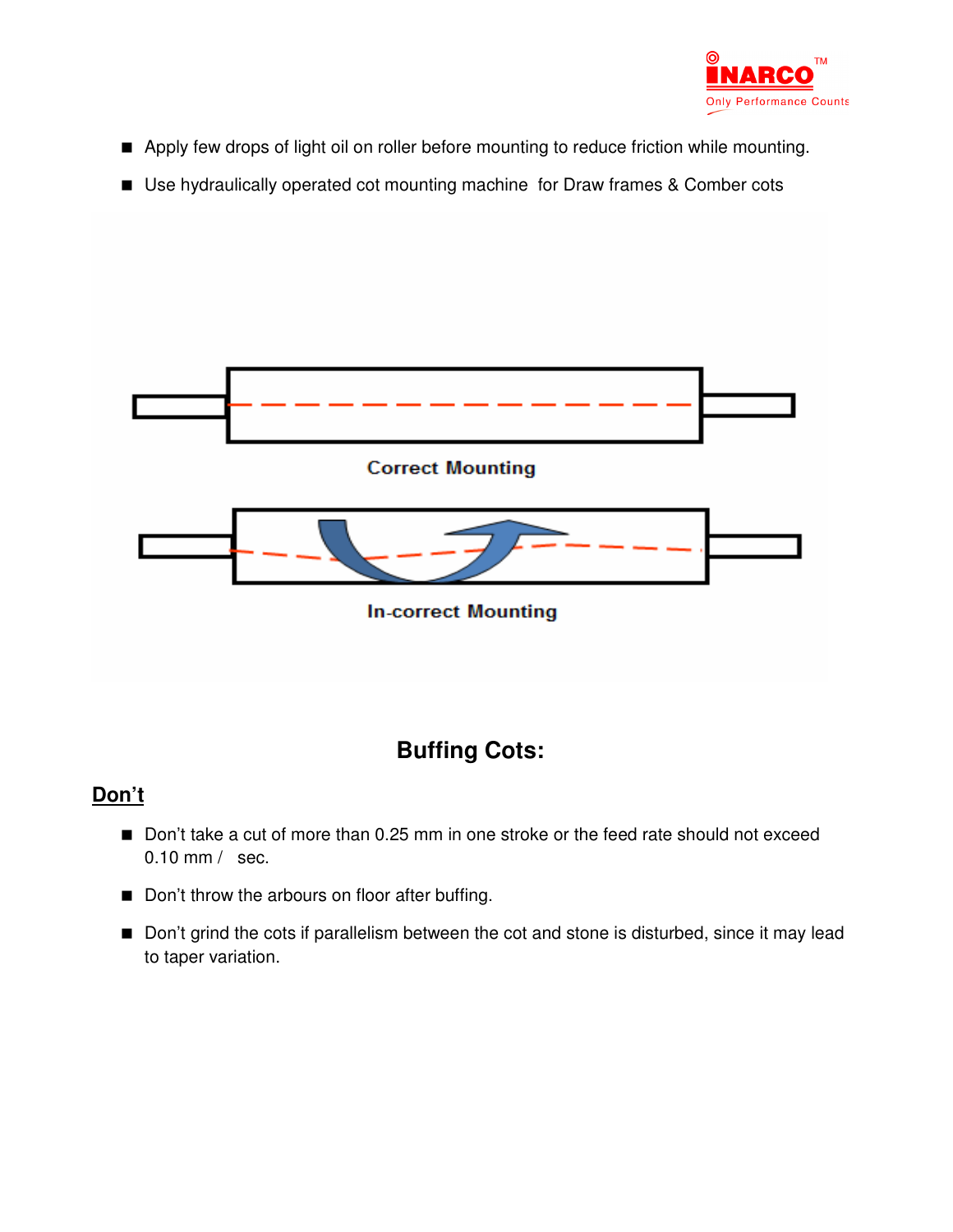

# **After Buffing:**

#### **Do**

■ Clean rubber dust from cot surface wiyh acetone/MEK, otherwise lapping may occur during running.

### **Don't**

- Don't touch the cot surface after cleaning.
- Don't use chalk powder or talcum powder in the drafting area.

### **Surface Treatment:**

Rubber polymer chains are ruptured during buffing and open ends of these chains attract fibers and cause lapping on cot surface. Surface treatments are done to improve surface characteristics and prevent lapping.

### **UV Treatment:**

#### **Do**

- Set the time duration for U.V Treatment and maintain the temperature inside the chamber.
- Keep the arbours on wooden stand after treatment for cooling to room temperature before installing on the machine.

### **Maintenance of Cots – a few suggestions**

- Buff / grind the cots as per recommended schedule
- If required surface treatment should be done on the cots after buffing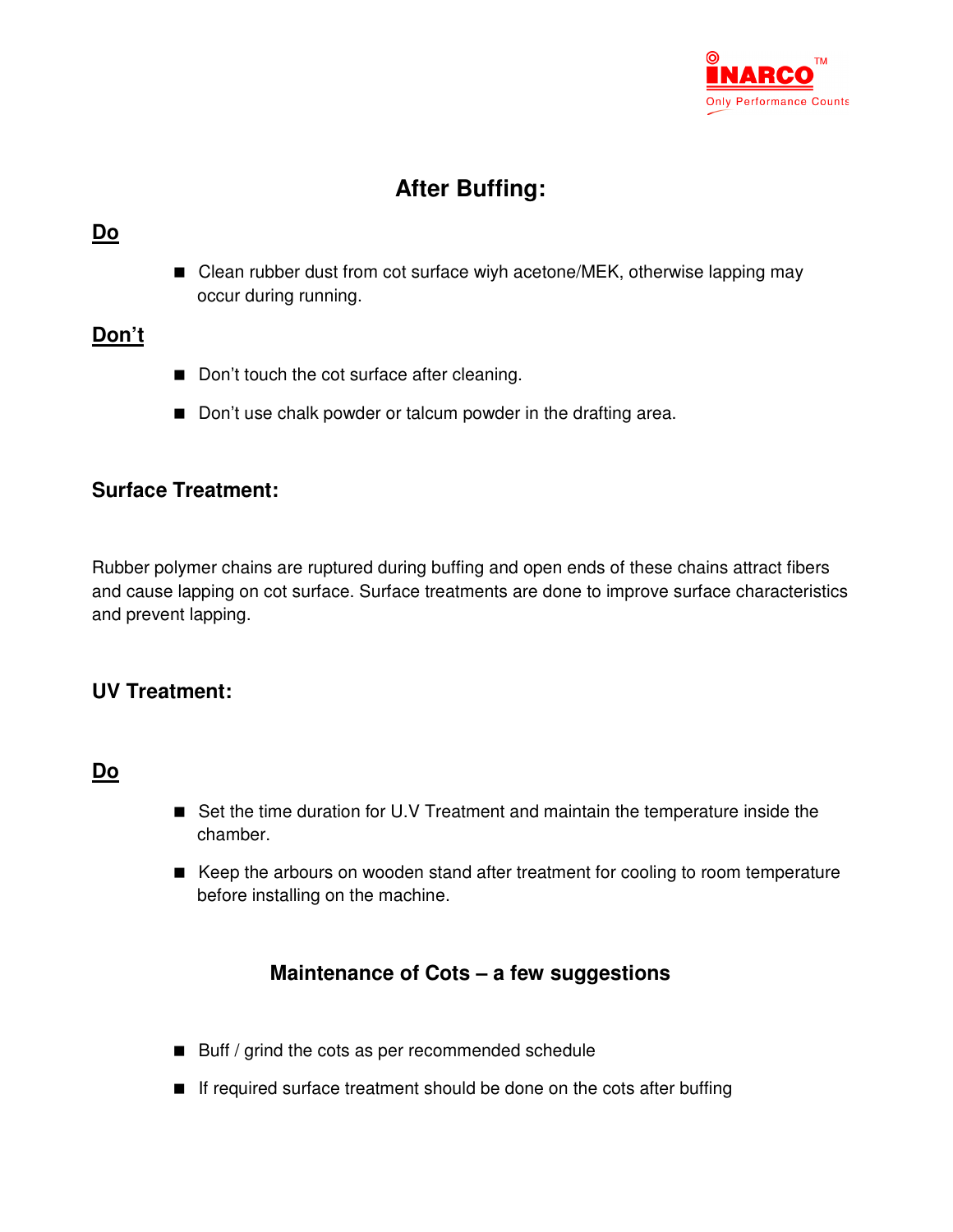

- Do not use sharp blade / knife to remove lapping
- Use round edge/ bevelled edge cots
- Use size as per recommendation of OEM
- In normal spinning/roving traverse mechanism should be checked periodically
- Optimum top arm pressure should be maintained depending upon cot dimension/ type of drafting/application

### **Maintenance of Aprons – a few suggestions**

- Do not change top and bottom aprons together
- Use apron size recommended by OEM only
- Use traverse motion 8-10 mm and check it regularly
- Traverse motion with minimum dwelling time is always beneficial since apron wear out will be less
- Wash aprons in lukewarm soap solution and rinse with water thoroughly
- **Dry aprons thoroughly before putting them back on machine**
- Do not put chalk and graphite powder on aprons
- Do not use sharp blade / knife for removing lapping
- If apron shifts on machine then do not change the ID of apron but check the "tension pulley" for its surface and alignment.
- Do not increase thickness of aprons. It is does not helps in increasing the life of aprons
- Do not reverse and use the aprons
- Remove the bottom aprons ( $ID > 55$  mm) from stack at least 24 hours before installing on the machine. It helps apron to regain its circular shape & ensures smooth running after installation
- Ensure proper centring of bottom aprons
	- ▶ Top roller saddle should be aligned properly and there should not be tilting or misalignment.